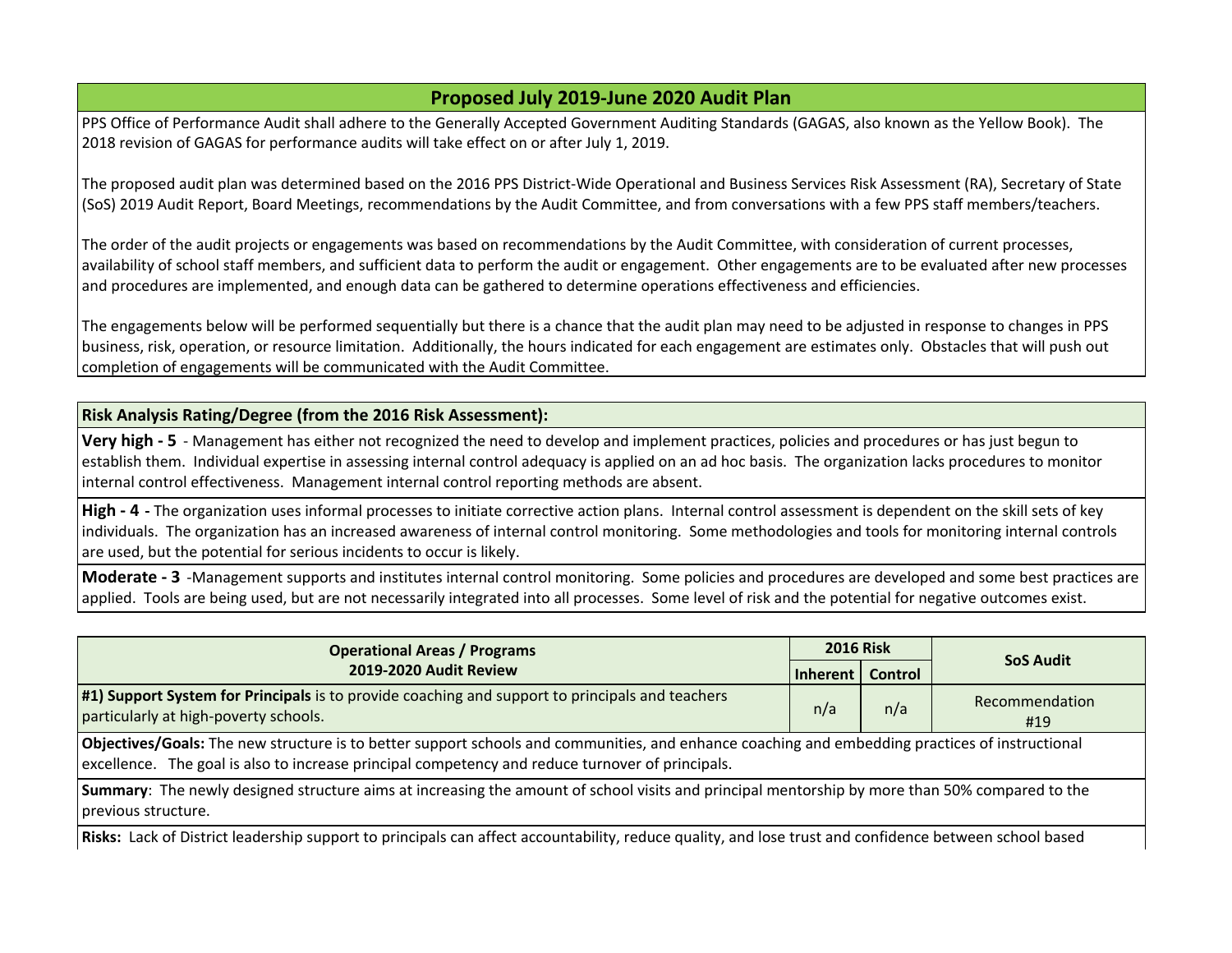leaders, educators, and District administration.

**Planning:** This engagement was selected as the Secretary of State indicated in the audit results that the Board should ensure that the District's strategic plan addresses challenges in the organizational culture , including the division between central administrators, principals, and teachers. They also stated: "PPS should prioritize development stability of effective principals by providing incentives and additional support, particularly at high-poverty schools." There currently are Area Assistant Superintendent who are assigned to support principals in various PreK-8 Schools and High Schools. The audit will include interviews with the Area Assistant Superintendent to verify the frequency of visits; if visits are tracked; how concerns or issues and feedback from principals are addressed and recorded; and determine the impact it has made to the principals and vice principals.

**Timing:** This will be the initial audit or engagement as the system support for Principals started two year; there is sufficient data that can be utilized for review.

**Type of Performance Review:** Audit

**Degree of Complexity of Assessment:** Medium

**Estimated Hours: 500**

## **Assessment/Audit Scope includes, but not limited to:**

1) Evaluate roles and responsibilities of the Area Assistant Superintendents and Area Senior Directors.

2) Inquire and inspect tracking record of school visits and outcomes.

3) Compare data from the previous structure to the new structure to determine results and improvement.

4) Interview principals to get feedback regarding the new structure, particularly at high-poverty schools. (SoS stated on page 25, Obstacle 4: *"Everybody wants to help," at Title I schools, one administrator told us, "but pretty soon the principals just want to run when they see 'help' coming."*). Need to understand why the principals feel this way.

5) Interview leaders of PPS' teachers' union, the Portland Association of Teachers (PAT), to get their views.

| <b>Operational Areas / Programs</b>                                                            | <b>2016 Risk</b>   |     |                   |  |
|------------------------------------------------------------------------------------------------|--------------------|-----|-------------------|--|
| 2019-2020 Audit Review                                                                         | Inherent   Control |     | <b>SoS Audit</b>  |  |
| #2) Control on PCard Purchases The PCard allows government employees to make purchases without | n/a                | n/a |                   |  |
| the administrative cost of processing reimbursements or handling petty cash.                   |                    |     | Recommendation #6 |  |

**Objectives/Goals:** To allow government employees to easily make purchases without having to request preapproval, which has reduced administrative burden, and also take advantage of a 1.7% rebate on standard card purchases.

**Summary**: The Secretary of State (SoS) reported that their review of card transactions from July 2016 through March 2018 found the controls fall short of controls used by the state of Oregon and some other school districts. With 385 cardholders, the district has more cards in circulation and more spending than other large districts in Oregon.

**Risks:** Fraud, waste, and abuse can occur when there is no thorough review of card purchases; documents are not verified to support purchases; verification for the business purpose of expense is validated; insufficient category is not defined for tracking expenditures; or PCard is used inappropriately.

**Planning:** This area was selected to ensure the new guidelines, review process, and department audit of PCard purchases that took effect in April 2019 were implemented and that the operations controls are working effectively and efficiently.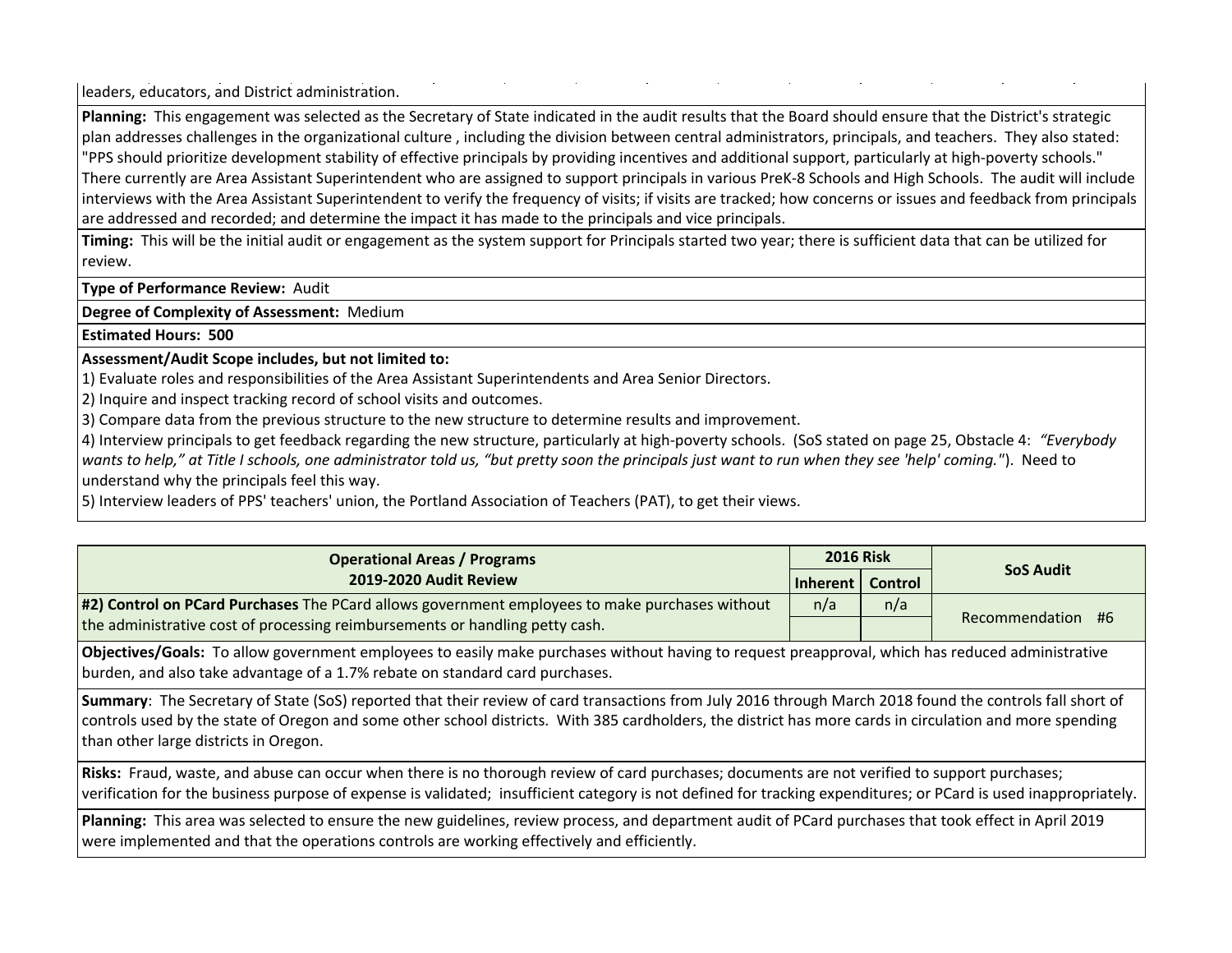**Timing:** This engagement will be performed in October or November 2019 so there will be at least six months of data for review.

**Type of Performance Review:** Validation

**Degree of Complexity of Assessment:** Medium

**Estimated Hours:** 240

#### **Assessment/Audit Scope includes, but not limited to:**

The items listed below were the steps taken by the department after the Secretary of State audit. The review will be to validate the new processes were implemented and

1) Management developed monthly report for reporting all infractions.

2) Infraction audit team began monthly meetings to review prior month's infractions.

3) Restrictions were implemented for certain purchases.

4) New PCard Manual incorporating new infraction table, new MCC code restrictions, updated list of prohibited and permitted purchases, and new guidance around certain purchases was created.

5) Management developed new set of template emails to notify cardholder, supervisors, and HR (as applicable) of infractions and disciplinary action.

6) Training materials for implementation of supervisor approval process in Bank of America Works was developed.

7) Auditor will randomly select reports reviewed by managers and validate reviews performed by the department were in accordance to the department **policy and procedure.** 

| <b>Operational Areas / Programs</b>                                                              | <b>2016 Risk</b>   |     |                        |
|--------------------------------------------------------------------------------------------------|--------------------|-----|------------------------|
| 2019-2020 Audit Review                                                                           | Inherent   Control |     | <b>SoS Audit</b>       |
| #3 Performance Measures is crucial to measure students performance and identify students who are |                    | 3.8 | <b>Recommendations</b> |
| struggling and require additional support. (2016 RA#27 "Priority Setting")                       |                    |     | #17, #18, #26a         |

**Objectives/Goals:** To measure students performance and identify students who are struggling or underperforming, determine the root cause or struggled areas, what changes are hindering student performance, and provide assistance or additional support to increase students' achievement.

**Summary**: Although PPS has seen substantial improvement in graduation rates, PPS is still behind most national comparison districts. Substantial achievement gaps based on race and economic status remain.

As far back as 1998, contracted audits have suggested better tracking of student performance.

**Risks:** Lack of or ineffective monitoring and evaluation of student performance will continue to lag. Students graduating from high school with low academic scores will not prepare them for college, career, or bright adulthood.

**Planning:** The Secretary of State emphasized on monitoring and improving students' academic achievements. There currently are performance measurements that are used to track students' progress. The audit is to determine if there are performance measures to help students who are struggling academically, particularly in low income schools, and evaluate how students are monitored to ensure they are making or continuing to make progress.

**Timing:** It was reported by the Deputy Superintendent that this is in the middle of the strategic plan. Goals are currently being created, which will be presented to the Board in July 2019, and adopted by Fall 2019.

The plan will be to perform the audit after January 2020, when there is sufficient data measurement for review.

**Type of Performance Review:** Audit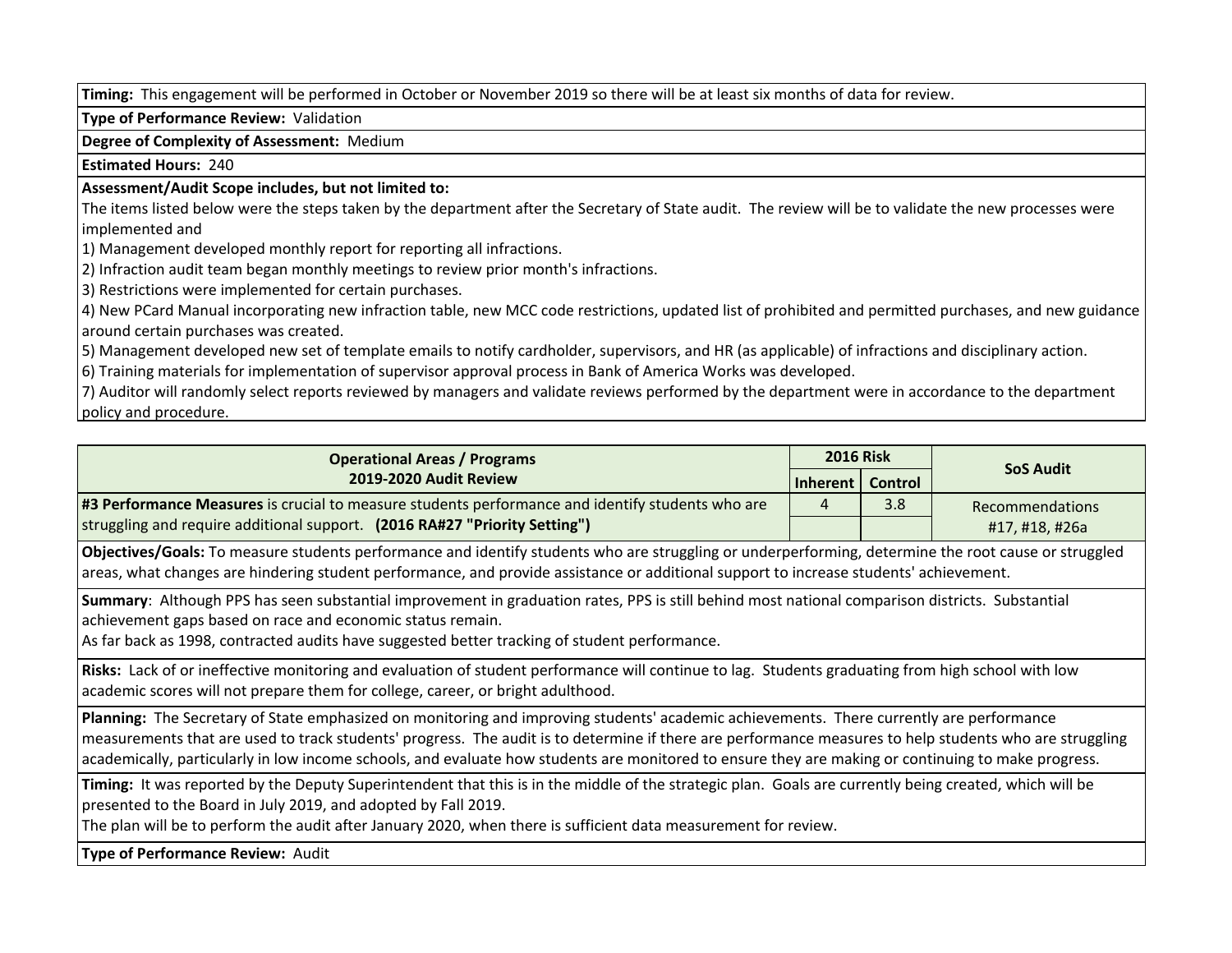**Degree of Complexity of Assessment:** High

**Estimated Hours:** 600

# **Assessment/Audit Scope includes, but not limited to:**

1) Identify resources, tools, metrics, and measurements to track students performance.

2) Examine data that is captured.

3) Verify the frequency of data review.

4) Determine how the current measurements/results are communicated.

5) Determine adequacy of action taken with the results.

6) Evaluate if students who are struggling academically are receiving additional support, particularly in low income schools, and how they are monitored to ensure there is continuous progress.

7) Interview teachers to get their views on how students are progressing.

| <b>Operational Areas / Programs</b>                                                                                                                                                                                                                                                                                                                                                                                                                                                                                            | <b>2016 Risk</b> |         |                  |
|--------------------------------------------------------------------------------------------------------------------------------------------------------------------------------------------------------------------------------------------------------------------------------------------------------------------------------------------------------------------------------------------------------------------------------------------------------------------------------------------------------------------------------|------------------|---------|------------------|
| 2019-2020 Audit Review                                                                                                                                                                                                                                                                                                                                                                                                                                                                                                         | Inherent         | Control | <b>SoS Audit</b> |
| #4) Contracts are for professional services to help improve student performance.                                                                                                                                                                                                                                                                                                                                                                                                                                               | n/a              | n/a     | Key Finding #4   |
| Objectives/Goals: Contracts are intended to help improve student performance, particular the most vulnerable students.                                                                                                                                                                                                                                                                                                                                                                                                         |                  |         |                  |
| Summary: Contracts need to be evaluated to determine if they are improving student performance, as they are intended for. PPS needs to incorporate<br>best-practice performance management, including setting quantitative and qualitative performance expectations in contracts, establishing baseline<br>measurements, and providing timely and constructive feedback to grantees.                                                                                                                                           |                  |         |                  |
| Risks: Contracts that are not helping achieve student performance are wasted dollars/inefficient spending, as well as risk of negative public perception<br>when goals and objectives are not met.                                                                                                                                                                                                                                                                                                                             |                  |         |                  |
| Planning: The audit will be to evaluate whether contracts, often intended for vulnerable students, are improving student performance; that there is<br>effective oversite of all alternative education contracts; and that there are effective measurements to track student progress.                                                                                                                                                                                                                                         |                  |         |                  |
| Timing: A Senior Advisor was recently hired by the Superintendent. The Advisor will be working with contractors for students' success and is currently in<br>midstream of changing practices. The engagement will be performed in the last quarter of school year 2019-2020 to gather enough data to evaluate<br>results.                                                                                                                                                                                                      |                  |         |                  |
| Type of Performance Review: Audit                                                                                                                                                                                                                                                                                                                                                                                                                                                                                              |                  |         |                  |
| Degree of Complexity of Assessment: High                                                                                                                                                                                                                                                                                                                                                                                                                                                                                       |                  |         |                  |
| <b>Estimated Hours: 600</b>                                                                                                                                                                                                                                                                                                                                                                                                                                                                                                    |                  |         |                  |
| Assessment/Audit Scope includes, but not limited to:<br>1) Identify various contracts for students' success and determine criteria for selection of contracts.<br>2) Analyze contracts, trends in services provided, and identify potential savings.<br>3) Examine data used to determine contracts are improving student performance outcomes as they are intended for.<br>5) Compare PPS' contracts with local districts and determine if there may be cost savings with implementation of contract partnership with certain |                  |         |                  |
|                                                                                                                                                                                                                                                                                                                                                                                                                                                                                                                                |                  |         |                  |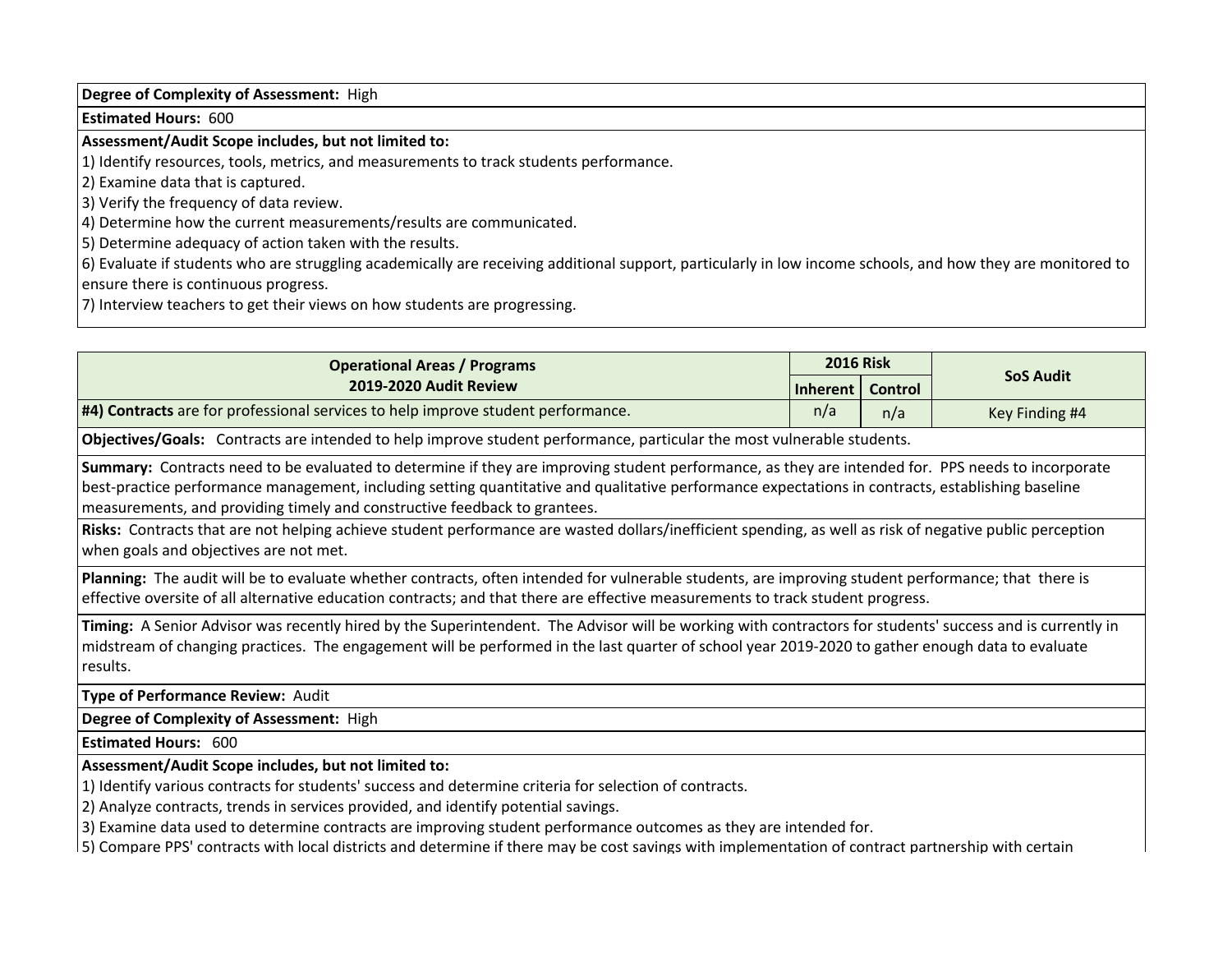5) Compare PPS' contracts with local districts and determine if there may be cost savings with implementation of contract partnership with certain

#### providers or vendors.

6) Examine if contracts were submitted to the Board for review and approval.

| <b>Other Proposed Future Audits</b>                                                                                                                       |                    |                |                  |
|-----------------------------------------------------------------------------------------------------------------------------------------------------------|--------------------|----------------|------------------|
| <b>Operational Areas / Programs</b>                                                                                                                       | <b>2016 Risk</b>   |                | <b>SoS Audit</b> |
| 20xx-20xx Audit Review                                                                                                                                    | <b>Inherent</b>    | <b>Control</b> |                  |
| #1) Measure 98 directs state funding to high school programs for dropout prevention, improve                                                              | n/a                | n/a            | n/a              |
| students' progress toward high school graduation, and college readiness and career training.                                                              |                    |                |                  |
| Objectives/Goals: The goal of Measure 98 is to improve Oregon's graduation rate and provide students with more opportunities for career readiness, and    |                    |                |                  |
| also to prevent students from dropping out and keep them on track to graduate in all Oregon high schools.                                                 |                    |                |                  |
| Summary: Measure 98, formally called The Oregon State Funding for Dropout Prevention and college Readiness Initiative, would require the Legislature to   |                    |                |                  |
| appropriate at least \$800 per high school student, per school year, for districts to create or expand college-level education opportunities, career and  |                    |                |                  |
| technical education program and drop-out prevention strategies.                                                                                           |                    |                |                  |
| Risks: Failure to meet required guidelines under Measure 98, not having a data management system that provides timely reports on students grades or       |                    |                |                  |
| progress, and unsuccessful reduction in chronic absenteeism is an inefficient use of the state funds and creates a negative image for PPS.                |                    |                |                  |
| Planning: Although the law does not require the first audit of Measure 98 until December 2020, the Board wants to ensure that the implemented             |                    |                |                  |
| processes are in compliant with the requirements of the measure. The audit will include review of how funds are monitored for the three programs,         |                    |                |                  |
| identify strategies that were implemented to prevent chronic absenteeism, increase graduation, and review measurements that are used to determine and     |                    |                |                  |
| track students' progress, and identify measures used to assist students who struggle academically and/or continue to with absenteeism.                    |                    |                |                  |
| Timing: This engagement will include all high schools. The review will be performed in the second tier/year of the Performance Auditor to provide ample   |                    |                |                  |
| time to learn PPS Operations.                                                                                                                             |                    |                |                  |
| Type of Performance Review: Audit                                                                                                                         |                    |                |                  |
| Degree of Complexity of Assessment: High                                                                                                                  |                    |                |                  |
| <b>Estimated Hours: 700</b>                                                                                                                               |                    |                |                  |
| Assessment/Audit Scope includes, but not limited to:                                                                                                      |                    |                |                  |
| 1) Inquire if there are policies and procedures for the three programs.                                                                                   |                    |                |                  |
| 2) Evaluate the implementation of activities to prevent or reduce chronic absenteeism.                                                                    |                    |                |                  |
| 3) Evaluate the management systems that provides timely reports on students' grades, achievements, and absences.                                          |                    |                |                  |
| 4) Evaluate the disciplinary actions by schools to address the absenteeism issue.                                                                         |                    |                |                  |
| 5) Inquire if reasons for students absenteeism are recorded for trending purposes and also to help identify the appropriate resources to help students or |                    |                |                  |
| families.                                                                                                                                                 |                    |                |                  |
| 6) Determine effectiveness of performance measurements to track progress for all three programs.                                                          |                    |                |                  |
| <b>Operational Areas / Programs</b>                                                                                                                       | <b>2016 Risk</b>   |                |                  |
| 20xx-20xx Audit Review                                                                                                                                    |                    |                | <b>SoS Audit</b> |
|                                                                                                                                                           | Inherent   Control |                |                  |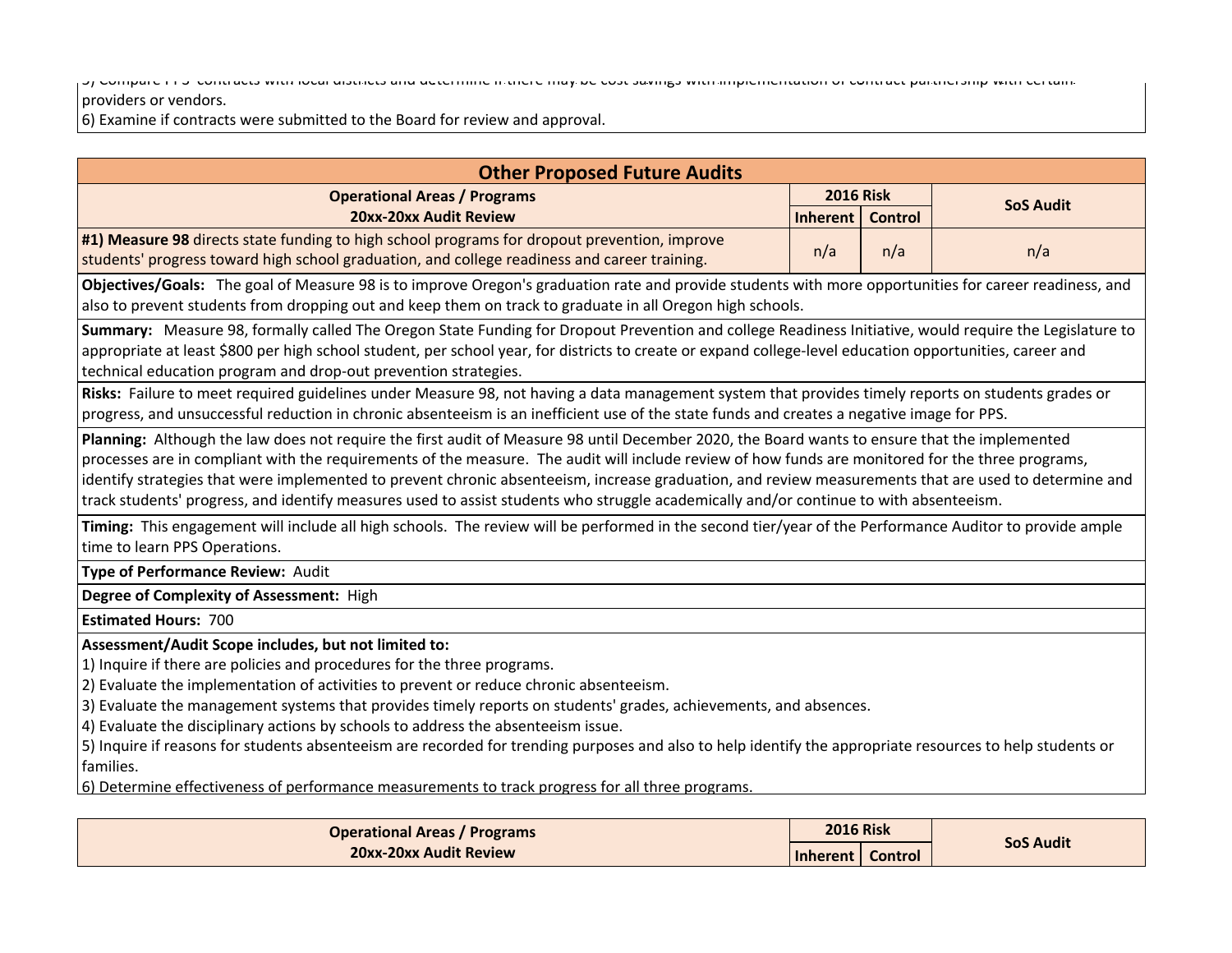| 2) English Second Language program is to help improve learning outcomes for English Learners (ELs). | n/a |  |  |  |
|-----------------------------------------------------------------------------------------------------|-----|--|--|--|
|-----------------------------------------------------------------------------------------------------|-----|--|--|--|

**Objectives/Goals:** It is crucial to the future of our nation that these students, and all students, have equal access to a high-quality education and the opportunity to achieve their full academic potential.

**Summary:** To comply with the legal obligations under Title VI of the Civil Rights Act of 1964 (Title VI), public schools must take affirmative steps to ensure that students with limited English proficiency (LEP) can meaningfully participate in their educational programs and services.

**Risks:** There are standardized entrance and exit procedures for ELs, scoring requirements, timeline by which ELs must be identified, and reporting requirements under the 2016 EL Guidance. Not meeting requirements causes PPS to be non-compliant and cause negative outcome.

**Planning:** This audit or engagement was selected, as it was reported by a Audit Committee member that the State will be scrutinizing ESL starting this summer. The audit will consist of review of policy and procedure, review of assessment timelines, proficiency of assessment, and other areas indicated in the audit scope listed below. This engagement will be of great scope or range as it will be in every school, PreK-12th grade.

**Timing:** This engagement will not be performed until the second year of the Performance Auditor. It is to allow the Auditor to learn the PPS Operations before undertaking a complex project.

**Type of Performance Review:** Audit

**Degree of Complexity of Assessment:** High

**Estimated Hours:** 800

**Assessment/Audit Scope includes, but not limited to:**

1) Perform research for best practice on ESL.

2) Review Policy and Procedure to determine if it is in compliant to the Oregon Department of Education (ODE) policy.

3) Review data for tracking students' performance, particularly in underserved schools.

4) Evaluate record keeping of identified EL and review timeline to ensure ELs were assessed within 30 days of enrollment, as required under section 3113(b)

(2) of the Elementary and Secondary Education Act of 1965 (ESEA).

5) Evaluate how ESL central personnel (TOSA and/or AD) evaluates students' progress.

6) Determine if the criteria for assessment of English language proficiency is in alignment to Oregon's English Language Proficiency Assessment (ELPA21) or promotion (or portfolio) process.

7) Evaluate if ELs who were exited from an EL program received a proficient score on Oregon's ELPA21, this includes English Learner Students with Disabilities (ELSWD).

8) Evaluate if current Executive Numbered Memo was used for reclassification and retention procedures for ELs.

| <b>Operational Areas / Programs</b>                                                                                         | <b>2016 Risk</b>   |     |                  |
|-----------------------------------------------------------------------------------------------------------------------------|--------------------|-----|------------------|
| 20xx-20xx Audit Review                                                                                                      | Inherent   Control |     | <b>SoS Audit</b> |
| #3) Student Body Funds represent monies held on behalf of students, resulting from a combination of                         | n/a                | n/a | n/a              |
| fundraising and fees. Amounts are to be spent by students for students.                                                     |                    |     |                  |
| <b>Objectives/Goals:</b> To provide for complete and accurate accounting, tracking, and safeguarding of student body funds. |                    |     |                  |

**Summary**: School principals provide oversight and are responsible for ensuring that student body funds are spent for the general welfare of the student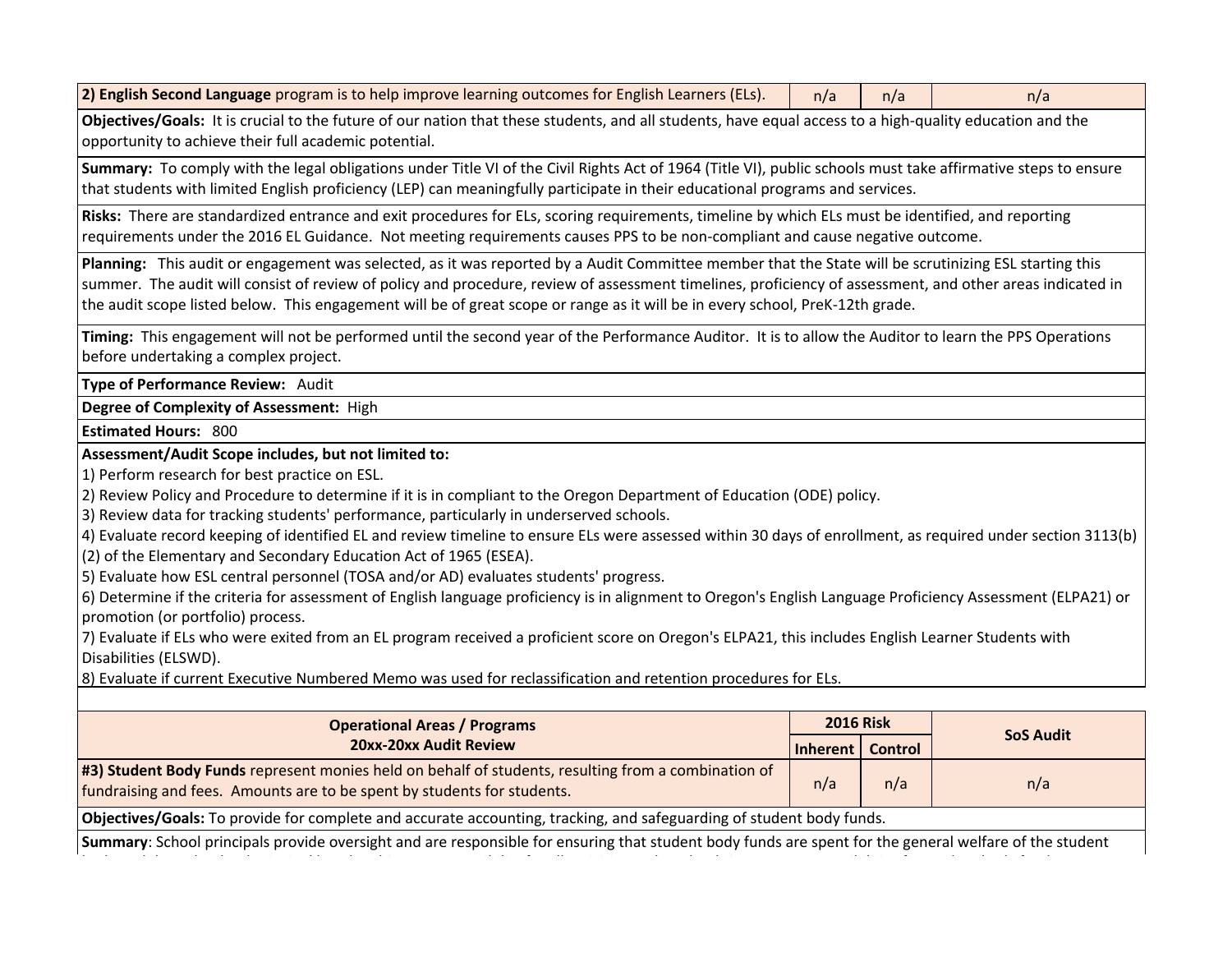body. While each school principal has the ultimate responsibility for all activities at the school site, many responsibilities for student body funds management function may be delegated to the office manager or other staff members.

**Risks:** There is high risk/opportunity for fraud in this area with lack of competent accounting skills and lack of effective controls in the schools.

**Planning:** The Student Body Funds was an item that was on the 2016 Risk Assessment and was rated as being a high risk area. The policies and procedures (P&Ps) that are in the PPS' Policies website have not been updated since 2002. The Deputy Superintendent also reported that there has not been an audit performed in this area. The engagement will be to evaluate the current processes and ensure that operations are working effectively and efficiently. This audit will be performed during school year to observe how funds are handled, recorded, tracked, and reported by staff, volunteers, and students.

**Timing:** This engagement will be the third audit for year 2020-2021. During the planning of audits for 2020-2021, the new plan that is being created in 2019 by the Deputy Superintendent and Chief Engagement Officer with the various organizations for associated student body funds will reviewed and determined if it will be added to the scope of this particular audit engagement or if it will be a separate audit subject. There might also be a chance that this may be pushed out to the 2021-2022 audit plan due to the complexity of the first two audit subjects that have been selected for the 2020-2021.

**Type of Performance Review:** Audit

**Degree of Complexity of Assessment:** Medium or High

**Estimated Hours:** 500-800

**Assessment/Audit Scope includes, but not limited to:**

1) Review policy and procedure for handling student body funds.

2) Determine adequacy of training provided for cash handling.

3) Evaluate how funds are collected/recorded / reconciled at each fund raising event.

4) Obtain cash receipts or lists of students who were required to pay fees to the amounts collected.

5) Inquire how school principals are evaluating complete and accuracy of accounting of funds.

6) Determine if there is an effective oversight of all funds collected from fees/fund raising for all schools.

7) Evaluate recording of funds collected from fees and fund raisings, and expensed by students.

8) Determine if there is consistency in handling student body funds amongst all PPS.

9) Examine how PPS is receiving donations and how they are recorded.

10) Evaluate the processes in closing the books at the end of each school year.

| <b>Other Proposed Future Audits</b>                                                                                                                                                                                                         |                    |                  |                       |
|---------------------------------------------------------------------------------------------------------------------------------------------------------------------------------------------------------------------------------------------|--------------------|------------------|-----------------------|
| <b>Operational Areas / Programs</b>                                                                                                                                                                                                         |                    | <b>2016 Risk</b> | <b>SoS Audit</b>      |
| 20xx-20xx Audit Review                                                                                                                                                                                                                      | Inherent   Control |                  |                       |
| 1) Accountability (2016 RA #1) is a top-down concept that starts with the Board and extends through<br>the Superintendent to all District personnel by the establishment of clear communications and a system<br>of clear cause and effect. |                    | 4.6              | Recommendation<br>#26 |
| <b>Governance (2016 RA #7) is a function that sets directions, provides support, ensures accountability,</b><br>and providing leadership.                                                                                                   |                    | 4.56             | Recommendation<br>#26 |